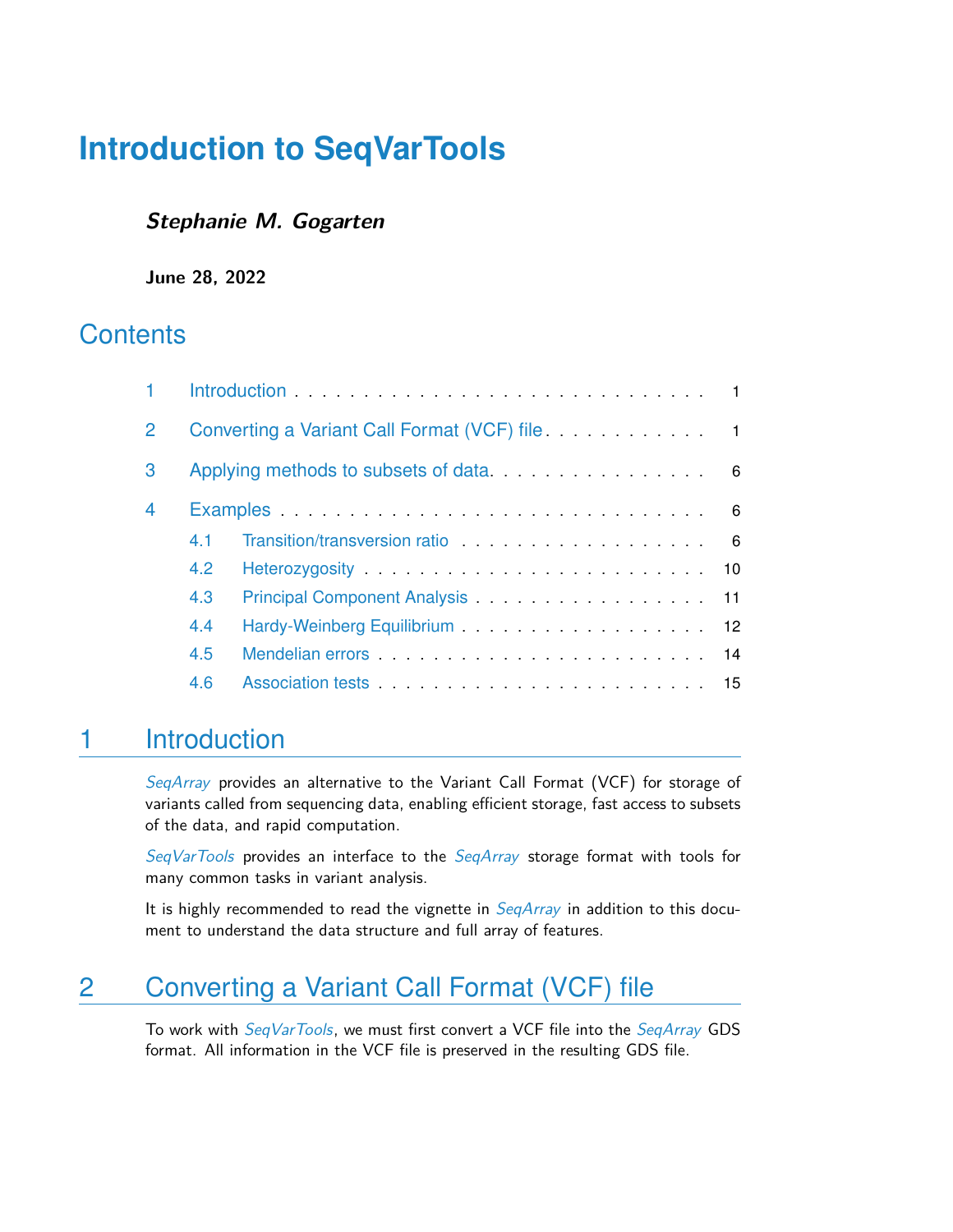```
> library(SeqVarTools)
> vcffile <- seqExampleFileName("vcf")
> gdsfile <- "tmp.gds"
> seqVCF2GDS(vcffile, gdsfile, verbose=FALSE)
> gds <- seqOpen(gdsfile)
> gds
Object of class "SeqVarGDSClass"
File: /tmp/RtmpTiXXOu/Rbuild1468e52c86648/SeqVarTools/vignettes/tmp.gds (163.0K)
+ [ ] *
|--+ description [ ] *
|--+ sample.id { Str8 90 LZMA_ra(34.7%), 257B } *
|--+ variant.id { Int32 1348 LZMA_ra(16.7%), 905B } *
|--+ position { Int32 1348 LZMA_ra(64.4%), 3.4K } *
|--+ chromosome { Str8 1348 LZMA_ra(4.39%), 157B } *
|--+ allele { Str8 1348 LZMA_ra(16.6%), 901B } *
\left| \cdot \cdot \cdot \right| genotype \left[ \quad \right] *
| |--+ data { Bit2 2x90x1348 LZMA_ra(26.3%), 15.6K } *
| |--+ extra.index { Int32 3x0 LZMA_ra, 18B } *
| \--+ extra { Int16 0 LZMA_ra, 18B }
|--+ phase [ ]
| |--+ data { Bit1 90x1348 LZMA_ra(0.86%), 137B } *
| |--+ extra.index { Int32 3x0 LZMA_ra, 18B } *
| \--+ extra { Bit1 0 LZMA_ra, 18B }
|--+ annotation [ ]
| |--+ id { Str8 1348 LZMA_ra(38.3%), 5.5K } *
| |--+ qual { Float32 1348 LZMA_ra(2.11%), 121B } *
| |--+ filter { Int32,factor 1348 LZMA_ra(2.11%), 121B } *
| |--+ info [ ]
 | | |--+ AA { Str8 1328 LZMA_ra(22.1%), 593B } *
 | | |--+ AC { Int32 1348 LZMA_ra(24.1%), 1.3K } *
 | | |--+ AN { Int32 1348 LZMA_ra(19.6%), 1.0K } *
  | | |--+ DP { Int32 1348 LZMA_ra(47.7%), 2.5K } *
 | | |--+ HM2 { Bit1 1348 LZMA_ra(145.6%), 253B } *
  | | |--+ HM3 { Bit1 1348 LZMA_ra(145.6%), 253B } *
| | |--+ OR { Str8 1348 LZMA_ra(19.6%), 341B } *
| | |--+ GP { Str8 1348 LZMA_ra(24.3%), 3.8K } *
| | \backslash--+ BN { Int32 1348 LZMA_ra(20.7%), 1.1K } *
| \--+ format [ ]
     | \--+ DP [ ] *
        | \--+ data { VL_Int 90x1348 LZMA_ra(70.8%), 115.2K } *
\--+ sample.annotation [ ]
```
We can look at some basic information in this file, such as the reference and alternate alleles.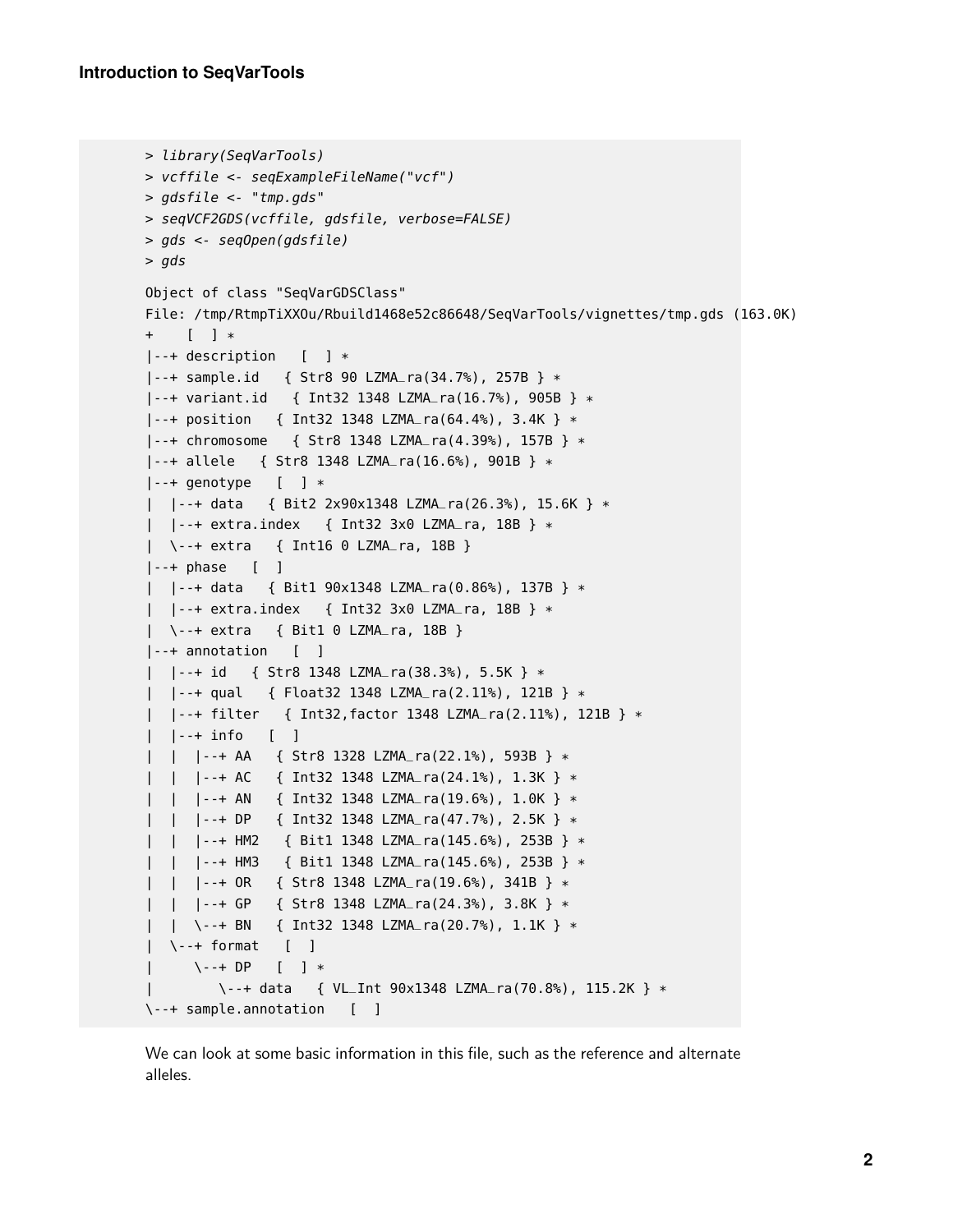```
> head(refChar(gds))
[1] "T" "G" "G" "T" "G" "C"
> head(altChar(gds))
[1] "C" "A" "A" "C" "C" "T"
```
How many alleles are there for each variant?

```
> table(nAlleles(gds))
  2 3
1346 2
```
Two variants have 3 alleles (1 REF and 2 ALT). We can extract the second alterate allele for these variants by using the argument  $n=2$  to altChar.

```
> multi.allelic <- which(nAlleles(gds) > 2)
> altChar(gds)[multi.allelic]
[1] "T,CT" "T,AT"
> altChar(gds, n=1)[multi.allelic]
[1] "T" "T"
> altChar(gds, n=2)[multi.allelic]
[1] "CT" "AT"
```
These two sites have three alleles, two are each single nucleotides and the third is a dinucleotide, representing an indel.

```
> table(isSNV(gds))
FALSE TRUE
    2 1346
> isSNV(gds)[multi.allelic]
[1] FALSE FALSE
```
Chromosome and position can be accessed as vectors or as a GRanges object.

```
> head(seqGetData(gds, "chromosome"))
[1] "1" "1" "1" "1" "1" "1"
> head(seqGetData(gds, "position"))
[1] 1105366 1105411 1110294 3537996 3538692 3541597
> granges(gds)
```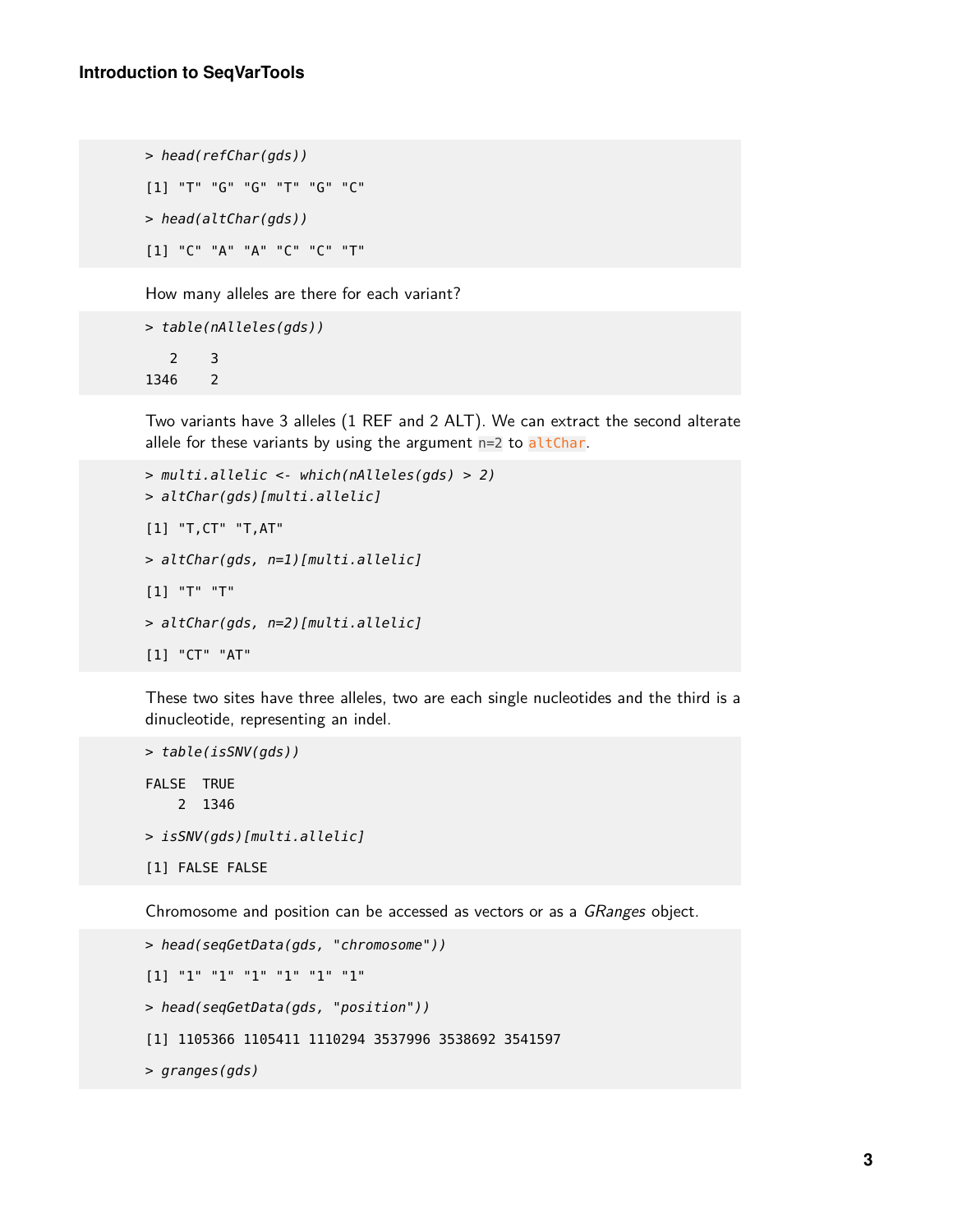```
GRanges object with 1348 ranges and 0 metadata columns:
    seqnames ranges strand
      <Rle> <IRanges> <Rle>
   1 1 1105366 *
   2 1 1105411 *
   3 1 1110294 *
   4 1 3537996 *
   5 1 3538692 *
  ... ... ... ...
 1344 22 43690908 *
 1345 22 43690970 *
 1346 22 43691009 *
 1347 22 43691073 *
 1348 22 48958933 *
 -------
 seqinfo: 22 sequences from an unspecified genome; no seqlengths
```
We can also find the sample and variant IDs.

```
> head(seqGetData(gds, "sample.id"))
[1] "NA06984" "NA06985" "NA06986" "NA06989" "NA06994" "NA07000"
> head(seqGetData(gds, "variant.id"))
[1] 1 2 3 4 5 6
```
The variant IDs are sequential integers created by seqVCF2GDS. We may wish to rename them to something more useful. Note the "annotation/" prefix required to retrive the "id" variable. We need to confirm that the new IDs are unique (which is not always the case for the "annotation/id" field).

```
> rsID <- seqGetData(gds, "annotation/id")
> head(rsID)
[1] "rs111751804" "rs114390380" "rs1320571" "rs2760321" "rs2760320"
[6] "rs116230480"
> length(unique(rsID)) == length(rsID)
[1] TRUE
```
Renaming the variant IDs requires modifying the GDS file, so we have to close it first.

```
> seqClose(gds)
> setVariantID(gdsfile, rsID)
> gds <- seqOpen(gdsfile)
> head(seqGetData(gds, "variant.id"))
```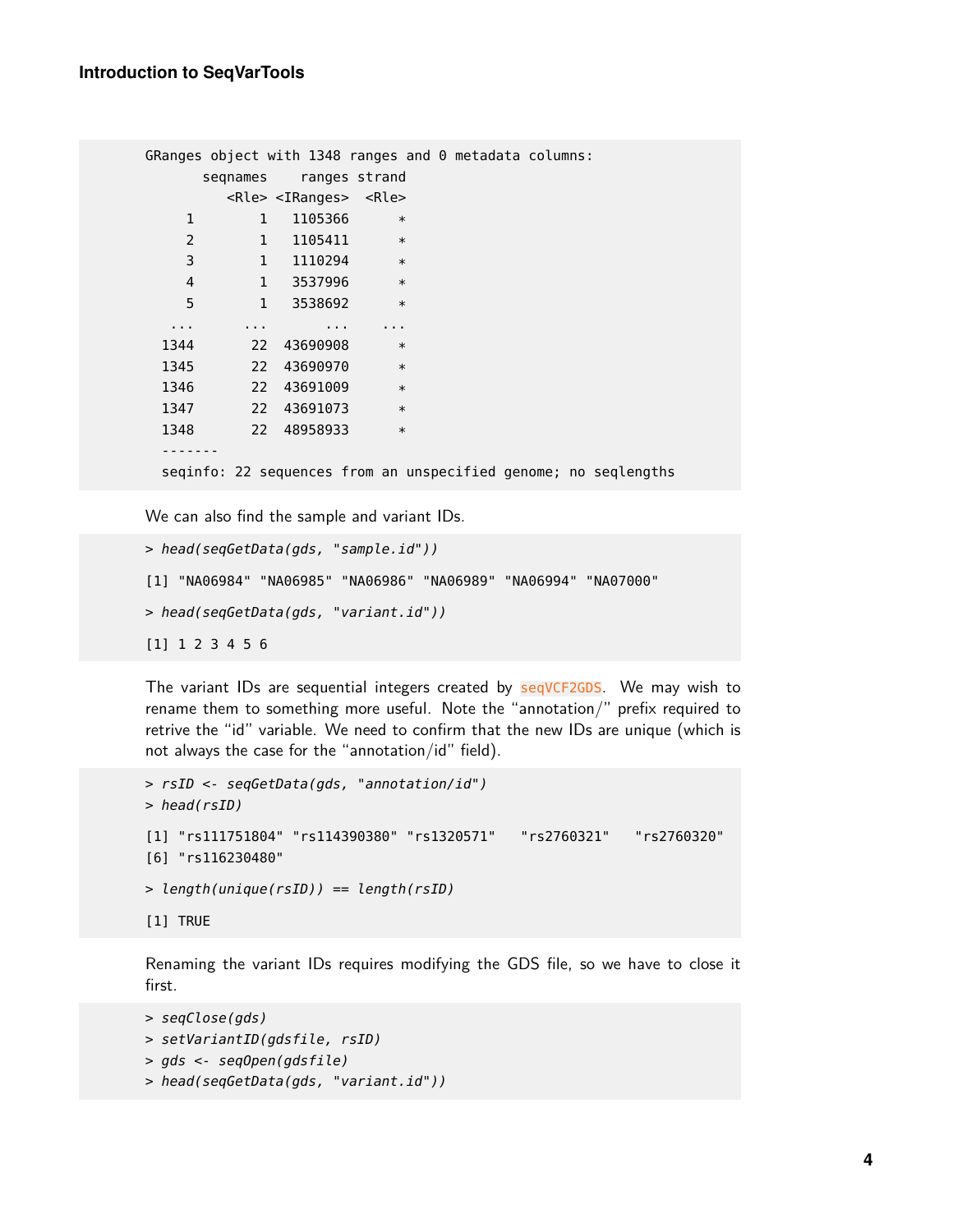```
[1] "rs111751804" "rs114390380" "rs1320571" "rs2760321" "rs2760320"
[6] "rs116230480"
```
Note that using character strings for variant.id instead of integers may decrease performance for large datasets.

getGenotype transforms the genotypes from the internal storage format to VCF-like character strings.

```
> geno <- getGenotype(gds)
> dim(geno)
[1] 90 1348
> geno[1:10, 1:5]
      variant
sample rs111751804 rs114390380 rs1320571 rs2760321 rs2760320
 NA06984 NA NA "0/0" "1/0" "0/0"
 NA06985 NA NA "0/0" "1/1" "0/0"
 NA06986 "0/0" "0/0" "0/0" "1/1" "0/0"
 NA06989 NA NA "0/0" NA "0/0"
 NA06994 NA NA "0/0" NA "0/0"
 NA07000 "0/0" "0/0" "0/0" "1/1" "1/0"
 NA07037 "0/0" "0/0" "0/0" "1/1" "0/0"
 NA07048 "0/0" "0/0" "0/0" "1/1" "0/0"
 NA07051 "0/0" "1/0" "0/0" "1/1" "0/0"
 NA07346 "0/0" "0/0" "0/0" "1/1" "0/0"
```
getGenotypeAlleles returns the nucleotides instead of integers.

```
> geno <- getGenotypeAlleles(gds)
```

```
> geno[1:10, 1:5]
```
<span id="page-4-0"></span>

|               | variant |                                                       |       |       |       |
|---------------|---------|-------------------------------------------------------|-------|-------|-------|
| sample        |         | rs111751804 rs114390380 rs1320571 rs2760321 rs2760320 |       |       |       |
| NA06984 NA    |         | NA.                                                   | "G/G" | "C/T" | "G/G" |
| NA06985 NA    |         | NA                                                    | "G/G" | "C/C" | "G/G" |
| NA06986 "T/T" |         | "G/G"                                                 | "G/G" | "C/C" | "G/G" |
| NA06989 NA    |         | NA.                                                   | "G/G" | NA    | "G/G" |
| NA06994 NA    |         | NA.                                                   | "G/G" | NA.   | "G/G" |
| NA07000 "T/T" |         | " $G/G"$                                              | "G/G" | "C/C" | "C/G" |
| NA07037 "T/T" |         | "G/G"                                                 | "G/G" | "C/C" | "G/G" |
| NA07048 "T/T" |         | "G/G"                                                 | "G/G" | "C/C" | "G/G" |
| NA07051 "T/T" |         | "A/G"                                                 | "G/G" | "C/C" | "G/G" |
| NA07346 "T/T" |         | "G/G"                                                 | "G/G" | "C/C" | "G/G" |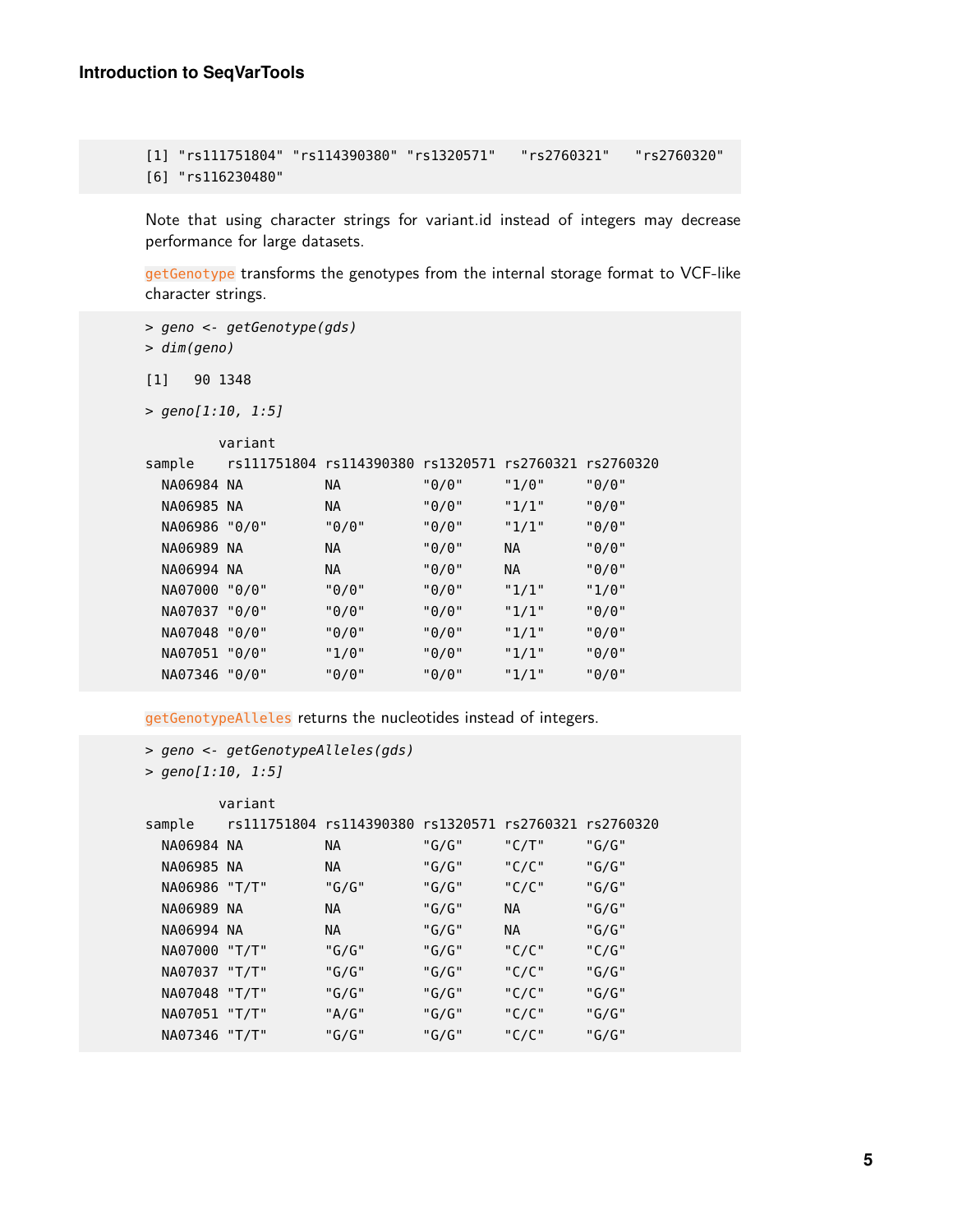## 3 Applying methods to subsets of data

If a dataset is large, we may want to work with subsets of the data at one time. We can use applyMethod to select a subset of variants and/or samples. applyMethod is essentially a wrapper for seqSetFilter that enables us to apply a method or function to a data subset in one line. If it is desired to use the same filter multiple times, it may be more efficient to set the filter once instead of using applyMethod.

```
> samp.id <- seqGetData(gds, "sample.id")[1:10]
> var.id <- seqGetData(gds, "variant.id")[1:5]
> applyMethod(gds, getGenotype, variant=var.id, sample=samp.id)
# of selected samples: 10
# of selected variants: 5
      variant
sample rs111751804 rs114390380 rs1320571 rs2760321 rs2760320
 NA06984 NA NA "0/0" "1/0" "0/0"
 NA06985 NA NA "0/0" "1/1" "0/0"
 NA06986 "0/0" "0/0" "0/0" "1/1" "0/0"
 NA06989 NA NA "0/0" NA "0/0"
 NA06994 NA NA "0/0" NA "0/0"
 NA07000 "0/0" "0/0" "0/0" "1/1" "1/0"
 NA07037 "0/0" "0/0" "0/0" "1/1" "0/0"
 NA07048 "0/0" "0/0" "0/0" "1/1" "0/0"
 NA07051 "0/0" "1/0" "0/0" "1/1" "0/0"
 NA07346 "0/0" "0/0" "0/0" "1/1" "0/0"
```
As an alternative to specifying variant ids, we can use a GRanges object to select a range on chromosome 22.

```
> library(GenomicRanges)
```

```
> gr <- GRanges(seqnames="22", IRanges(start=1, end=250000000))
```
- > geno <- applyMethod(gds, getGenotype, variant=gr)
- # of selected variants: 23
- > dim(geno)
- <span id="page-5-0"></span>[1] 90 23

## 4 Examples

#### 4.1 Transition/transversion ratio

<span id="page-5-1"></span>The transition/transversion ratio (TiTv) is frequently used as a quality metric. We can calculate TiTv over the entire dataset or by sample.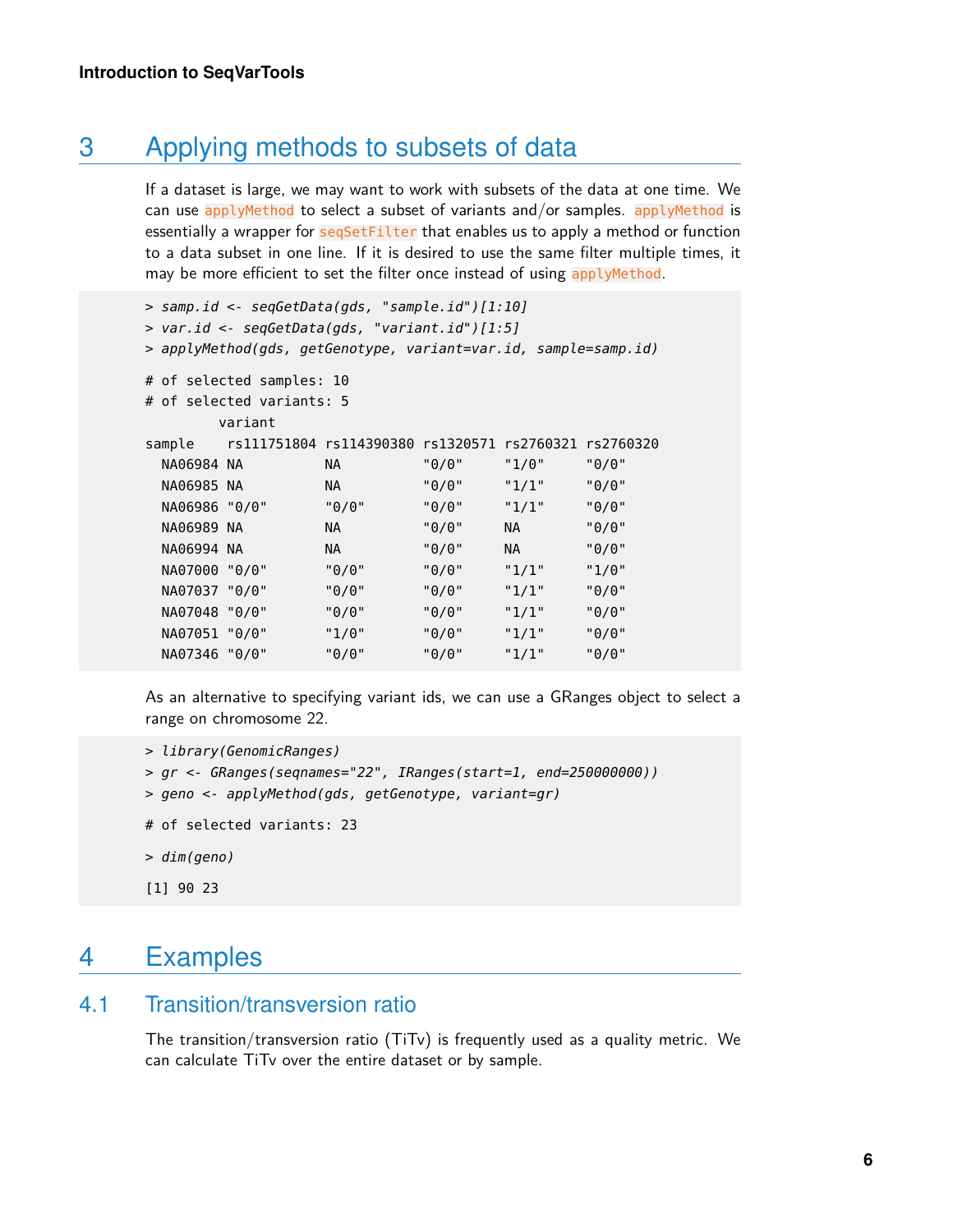```
> titv(gds)
[1] 3.562712
> head(titv(gds, by.sample=TRUE))
[1] 4.352941 3.791667 3.439394 3.568966 3.750000 3.646154
```
Alternatively, we can plot TiTv binned by various metrics (allele frequency, missing rate, depth) to assess variant quality. We need the ids of the variants that fall in each bin.

```
> binVar <- function(var, names, breaks) {
+ names(var) <- names
+ var <- sort(var)
+ mids <- breaks[1:length(breaks)-1] +
+ (breaks[2:length(breaks)] - breaks[1:length(breaks)-1])/2
+ bins <- cut(var, breaks, labels=mids, right=FALSE)
+ split(names(var), bins)
+ }
```

```
> variant.id <- seqGetData(gds, "variant.id")
> afreq <- alleleFrequency(gds)
> maf <- pmin(afreq, 1-afreq)
> maf.bins <- binVar(maf, variant.id, seq(0,0.5,0.02))
> nbins <- length(maf.bins)
> titv.maf <- rep(NA, nbins)
> for (i in 1:nbins) {
+ capture.output(titv.maf[i] <- applyMethod(gds, titv, variant=maf.bins[[i]]))
+ }
> plot(as.numeric(names(maf.bins)), titv.maf, xlab="MAF", ylab="TiTv")
```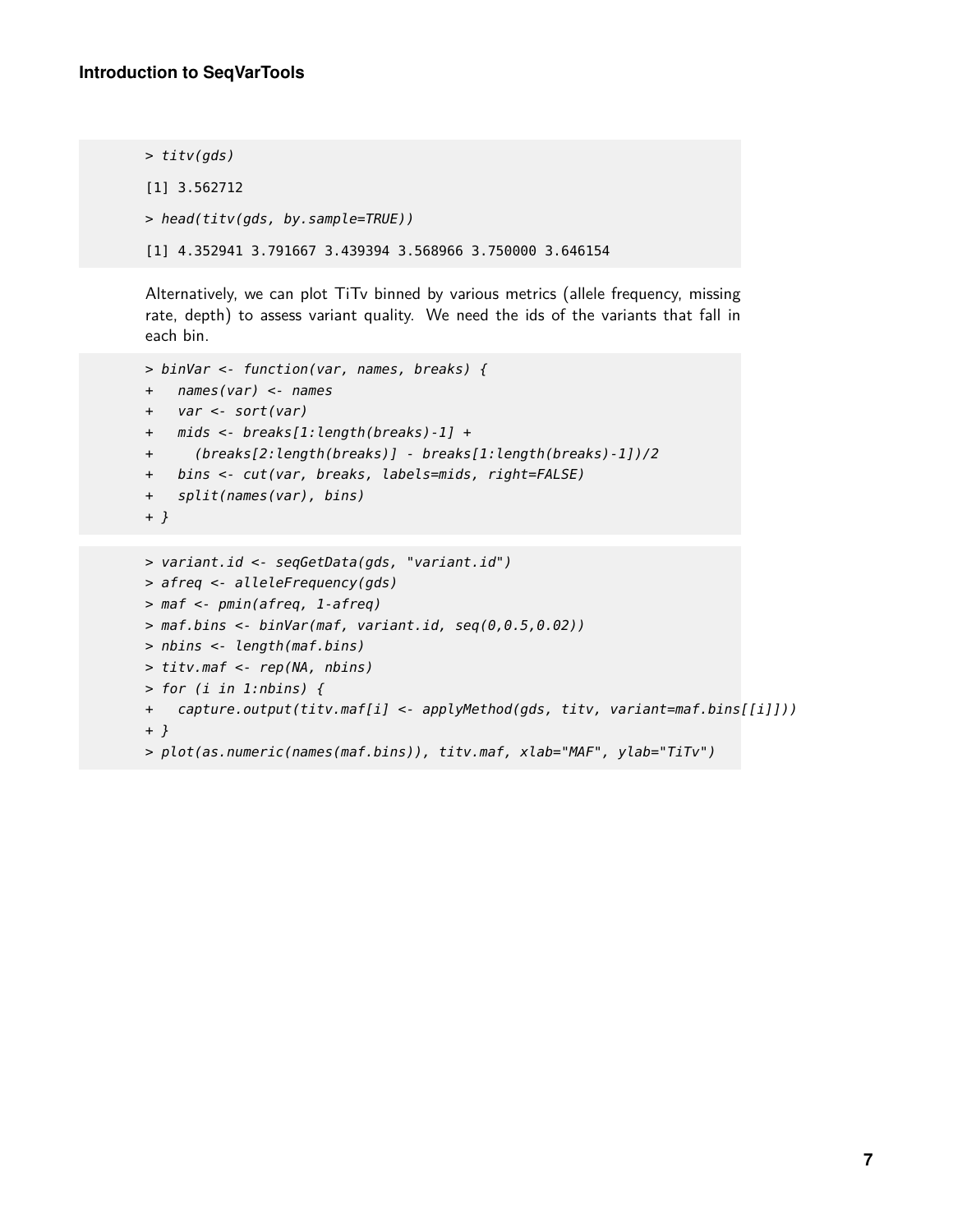

> miss <- missingGenotypeRate(gds)

```
> miss.bins <- binVar(miss, variant.id, c(seq(0,0.5,0.05),1))
```

```
> nbins <- length(miss.bins)
```
- > titv.miss <- rep(NA, nbins)
- > for (i in 1:nbins) {
- + capture.output(titv.miss[i] <- applyMethod(gds, titv, variant=miss.bins[[i]])) + }
- > plot(as.numeric(names(miss.bins)), titv.miss, xlab="missing rate", ylab="TiTv")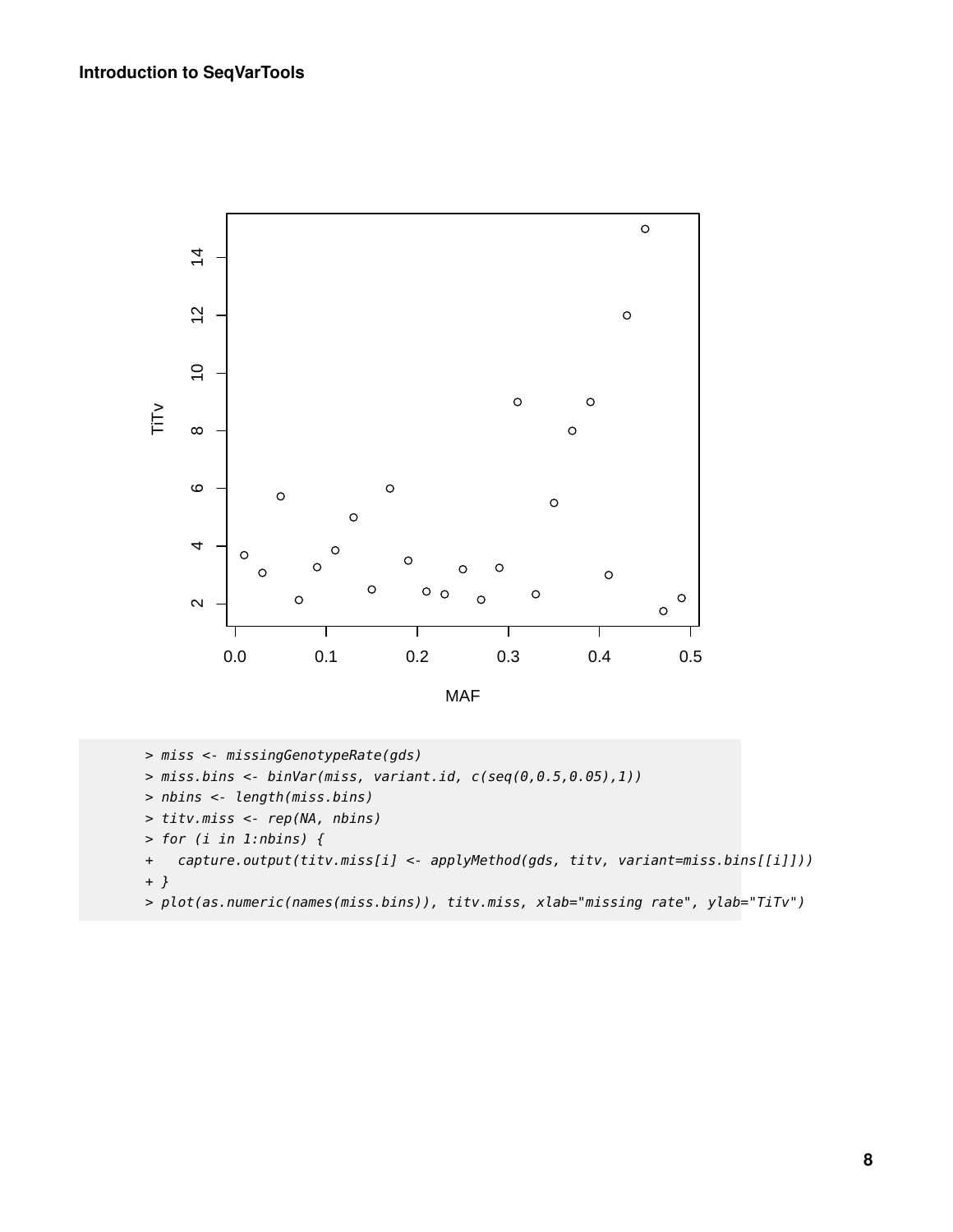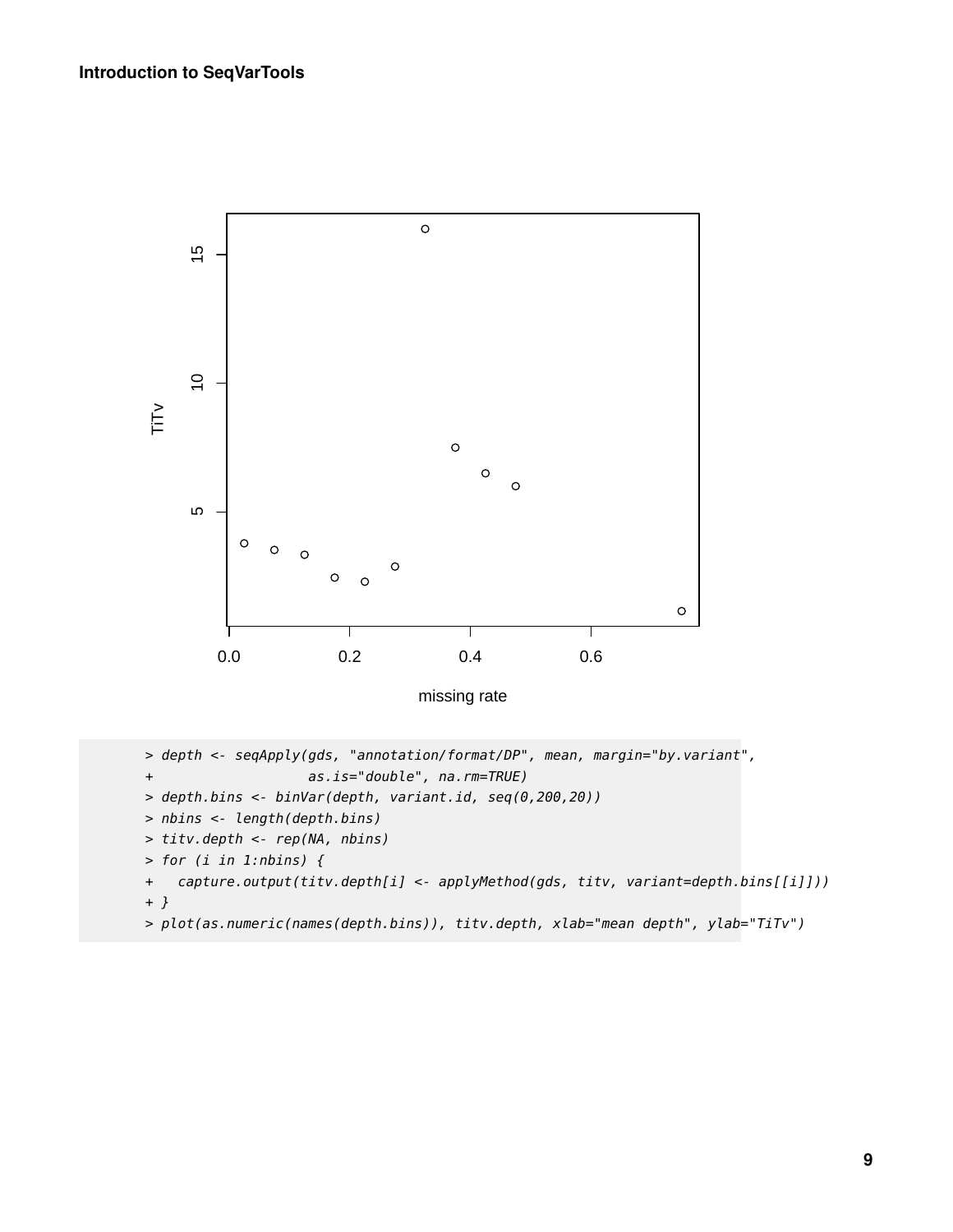

### 4.2 Heterozygosity

<span id="page-9-0"></span>We will calculate the ratio of heterozygotes to non-reference homozygotes by sample. First, we filter the data to exclude any variants with missing rate  $< 0.1$  or heterozygosity $> 0.6\%$ .

```
> miss.var <- missingGenotypeRate(gds, margin="by.variant")
> het.var <- heterozygosity(gds, margin="by.variant")
> filt <- seqGetData(gds, "variant.id")[miss.var <= 0.1 & het.var <= 0.6]
```
We calculate the heterozygosity and homozyogity by sample, using only the variants selected above.

```
> seqSetFilter(gds, variant.id=filt)
```

```
# of selected variants: 1,078
```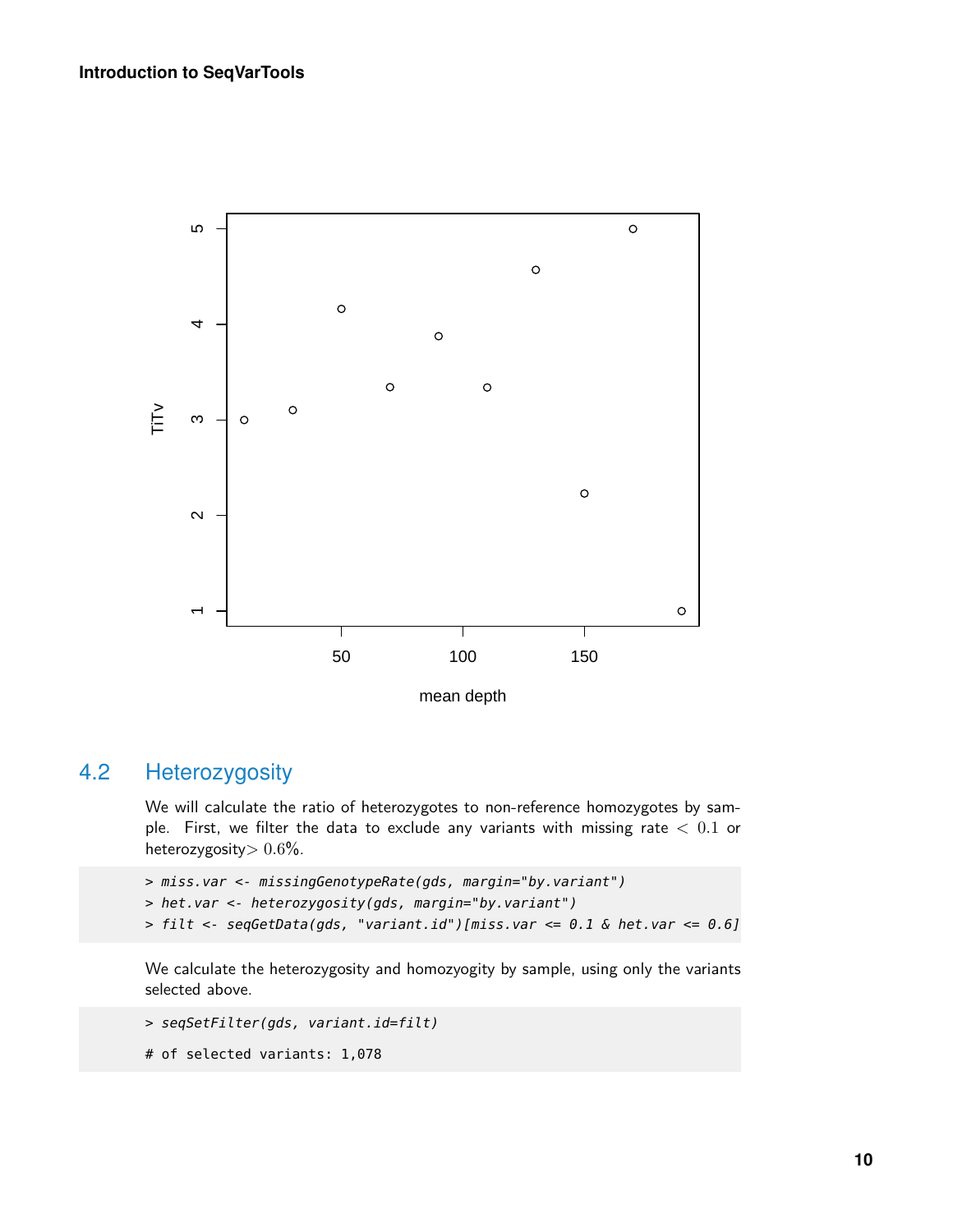```
> hethom <- hethom(gds)
> hist(hethom, main="", xlab="Het/Hom Non-Ref")
> seqSetFilter(gds)
# of selected samples: 90
# of selected variants: 1,348
```


## 4.3 Principal Component Analysis

<span id="page-10-0"></span>We can do Principal Component Analysis (PCA) to separate subjects by ancestry. All the samples in the example file are CEU, so we expect to see only one cluster.

> pc <- pca(gds) > names(pc)

[1] "eigenval" "eigenvect"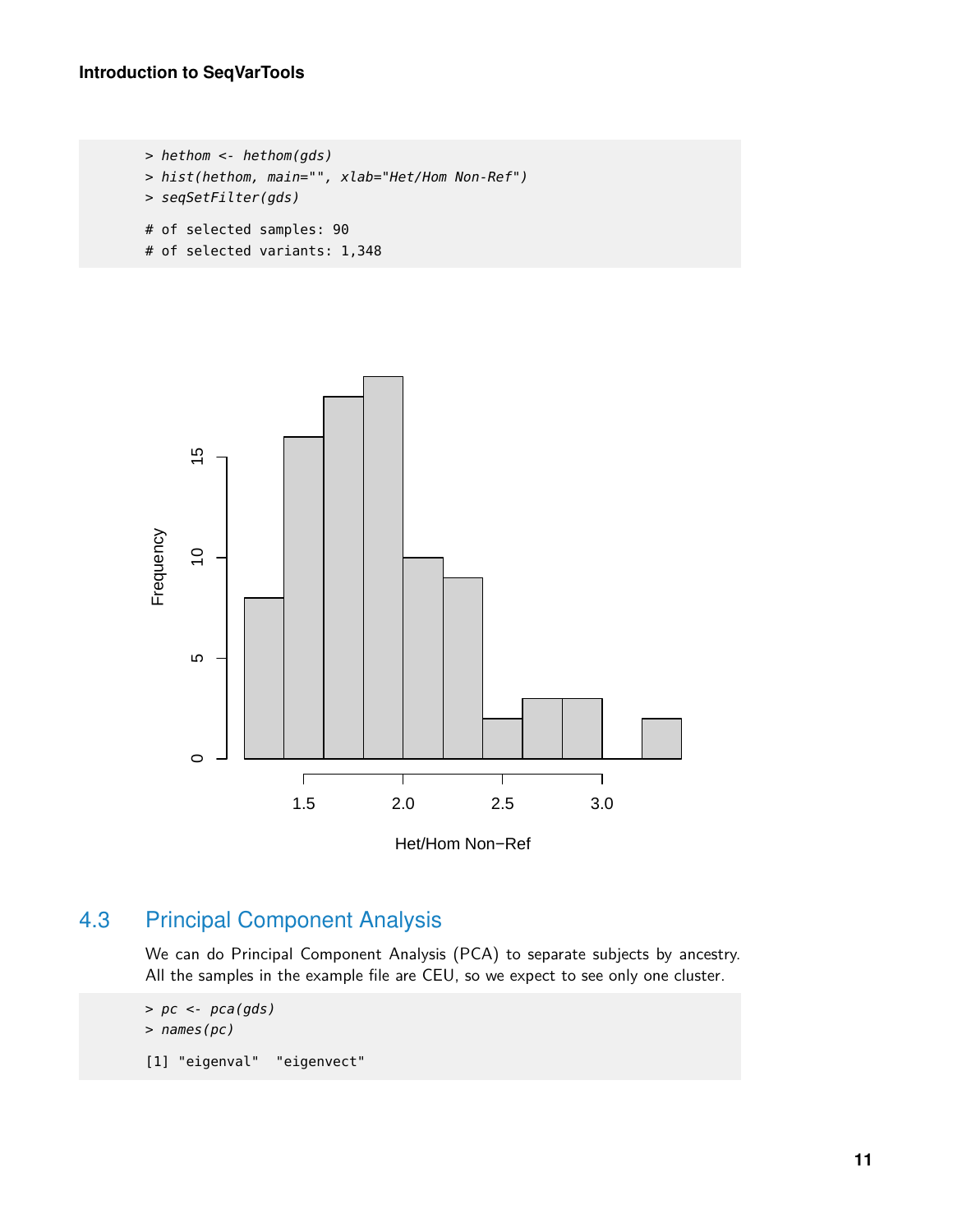> plot(pc\$eigenvect[,1], pc\$eigenvect[,2])



<span id="page-11-0"></span>See also the packages *[SNPRelate](http://bioconductor.org/packages/SNPRelate)* and *[GENESIS](http://bioconductor.org/packages/GENESIS)* for determining relatedness and population structure.

### 4.4 Hardy-Weinberg Equilibrium

We can test for deviations from Hardy-Weinberg Equilibrium (HWE), which can reveal variants of low quality. A test with permuted genotypes gives expected values under the null hypothesis of HWE.

```
> hw <-hwe(gds)> pval <- -log10(sort(hw$p))
> hw.perm <- hwe(gds, permute=TRUE)
> x <- -log10(sort(hw.perm$p))
> plot(x, pval, xlab="-log10(expected P)", ylab="-log10(observed P)")
```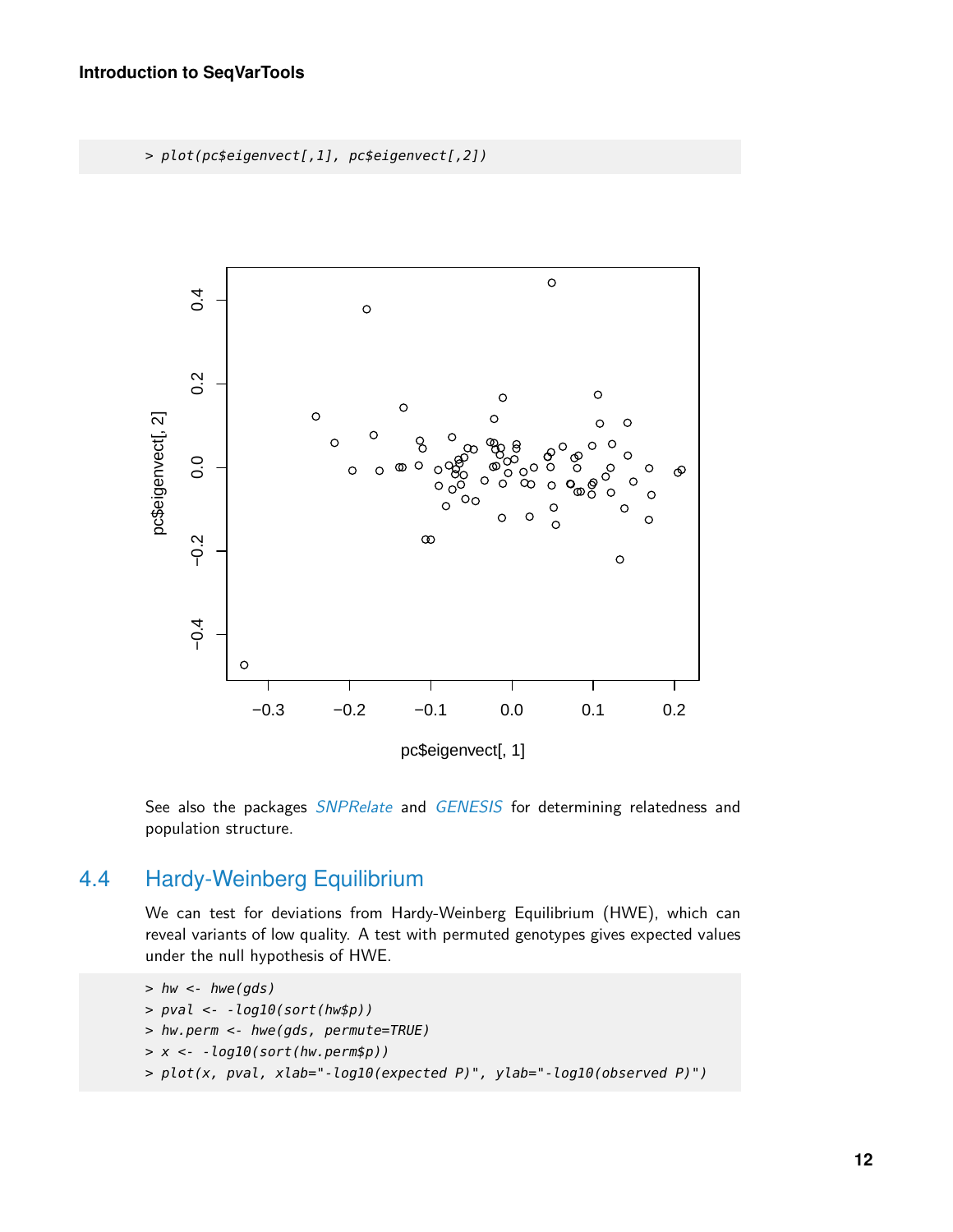> abline(0,1,col="red")



The inbreeding coefficient can also be used as a quality metric. For variants, this is 1 - observed heterozygosity / expected heterozygosity.

> hist(hw\$f)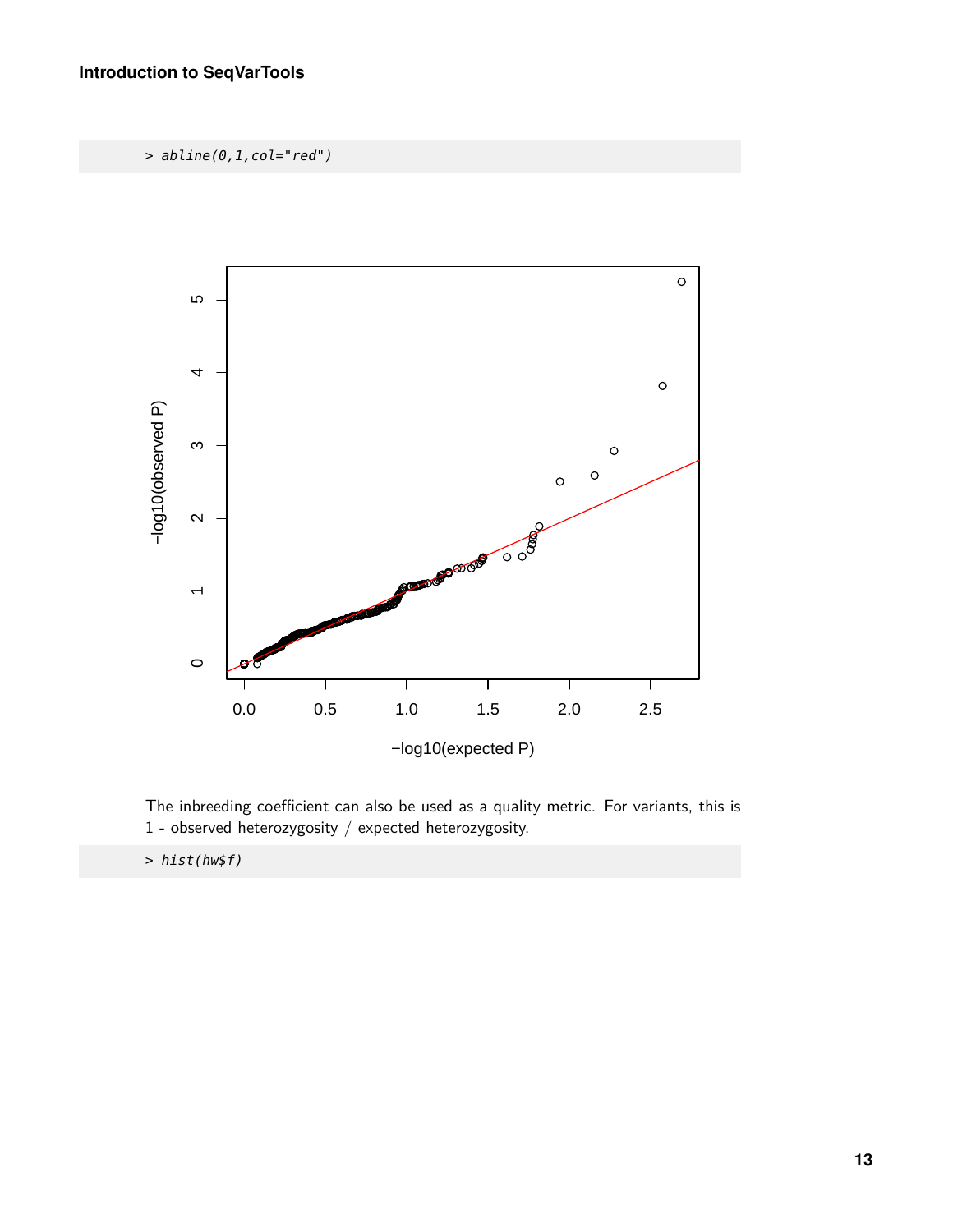

We can also calculate the inbreeding coefficient by sample.

```
> ic <- inbreedCoeff(gds, margin="by.sample")
> range(ic)
[1] -0.10035009 0.04180697
```
### 4.5 Mendelian errors

<span id="page-13-0"></span>Checking for Mendelian errors is another way to assess variant quality. The example data contains a trio (child, mother, and father).

```
> data(pedigree)
> pedigree[pedigree$family == 1463,]
  family individ father mother sex sample.id
86 1463 NA12878 NA12891 NA12892 F NA12878
87 1463 NA12889 0 0 M NA12889
```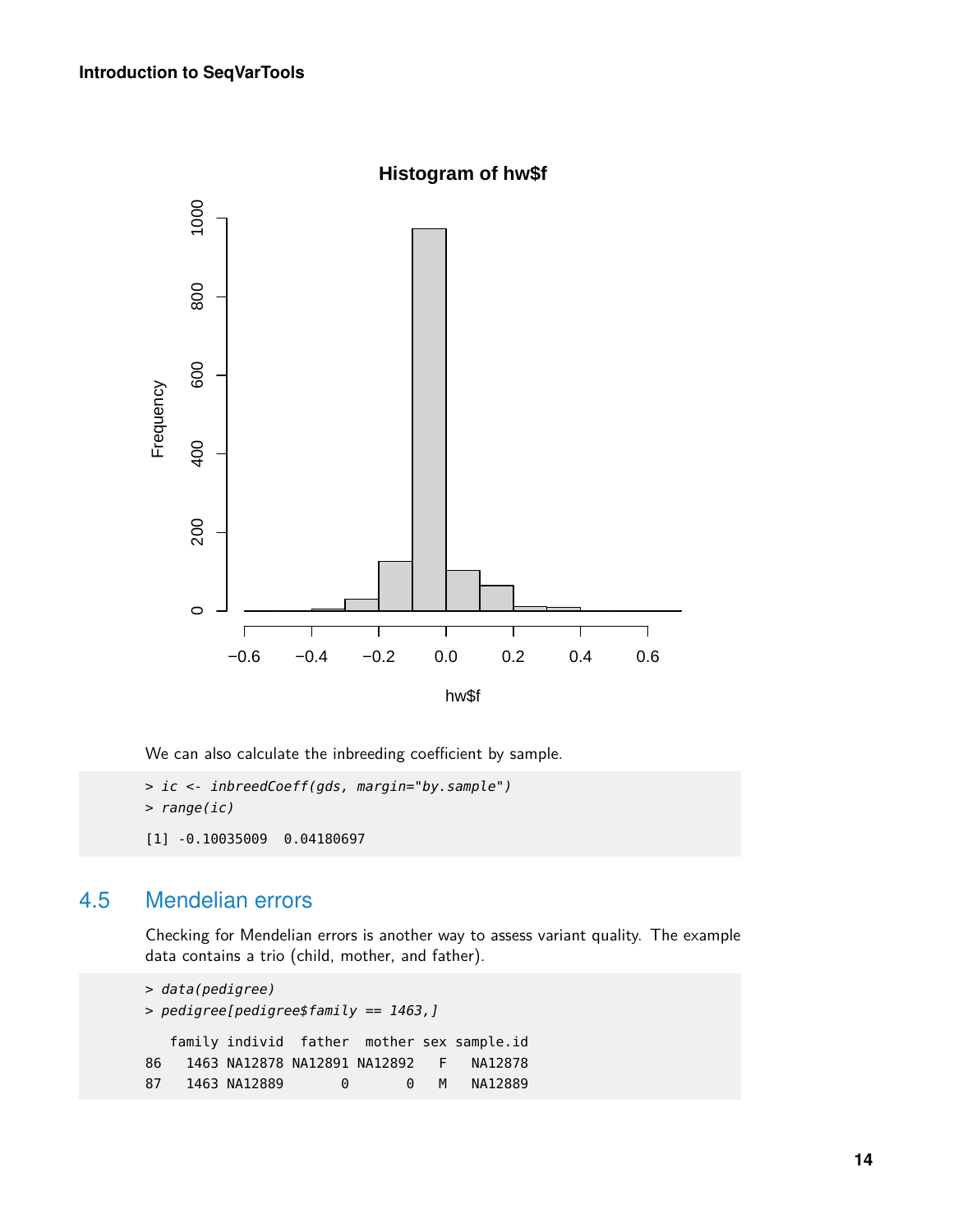88 1463 NA12890 0 0 F NA12890 89 1463 NA12891 0 0 M NA12891 90 1463 NA12892 0 0 F NA12892 > err <- mendelErr(gds, pedigree, verbose=FALSE) > table(err\$by.variant)  $\Theta$ 1348 > err\$by.trio NA12878  $\Theta$ 

<span id="page-14-0"></span>The example data do not have any Mendelian errors.

#### 4.6 Association tests

We can run single-variant association tests for continuous or binary traits. We use a SeqVarData object to combine the genotypes with sample annotation. We use the pedigree data from the previous section and add simulated phenotypes.

```
> library(Biobase)
> sample.id <- seqGetData(gds, "sample.id")
> pedigree <- pedigree[match(sample.id, pedigree$sample.id),]
> n <- length(sample.id)
> pedigree$phenotype <- rnorm(n, mean=10)
> pedigree$case.status <- rbinom(n, 1, 0.3)
> sample.data <- AnnotatedDataFrame(pedigree)
> seqData <- SeqVarData(gds, sample.data)
> ## continuous phenotype
> assoc <- regression(seqData, outcome="phenotype", covar="sex",
+ model.type="linear")
> head(assoc)
   variant.id n freq Fist SE Wald.Stat Wald.Pval
1 rs111751804 57 0.9649123 -0.7110988 0.5224276 1.85271099 0.1734684
2 rs114390380 53 0.9905660 -1.3721065 0.9397438 2.13185027 0.1442665
3 rs1320571 77 0.9610390 0.1733973 0.4570822 0.14391171 0.7044228
4 rs2760321 73 0.1232877 0.4169556 0.2604058 2.56376503 0.1093379
5 rs2760320 89 0.9269663 0.1320675 0.3004479 0.19322077 0.6602494
6 rs116230480 89 0.9943820 0.2197864 1.0062687 0.04770607 0.8271041
> pval <- -log10(sort(assoc$Wald.Pval))
> n <- length(pval)
> x < -log 10((1:n)/n)> plot(x, pval, xlab="-log10(expected P)", ylab="-log10(observed P)")
```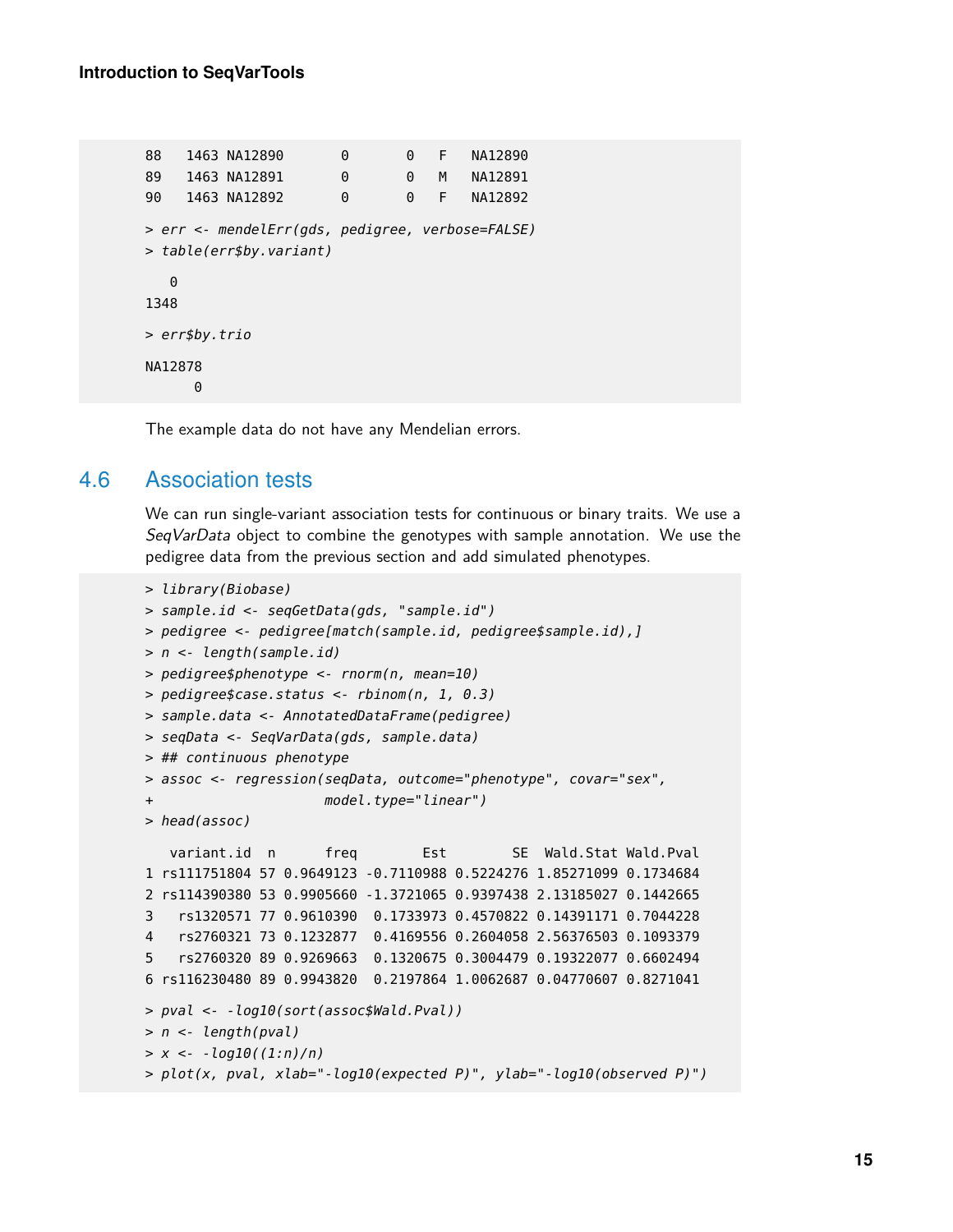$> abline(0, 1, col = "red")$ 



For binary phenotypes, there are two options, "logistic" and "firth". "logistic" uses glm and performs a Wald test. "firth" uses logistf. We recommend using the Firth test for rare variants [\[1\]](#page-17-0)

```
> assoc <- regression(seqData, outcome="case.status", covar="sex",
+ model.type="firth")
> head(assoc)
  variant.id n0 n1 freq0 freq1 Est SE PPL.Stat
1 rs111751804 40 17 0.9750000 0.9411765 -0.9402794 0.9603397 0.93917020
2 rs114390380 35 18 0.9857143 1.0000000 0.3819346 1.6758330 0.05480399
3 rs1320571 54 23 0.9722222 0.9347826 -1.0258529 0.8452382 1.44847468
4 rs2760321 53 20 0.1415094 0.0750000 -0.6620629 0.6313776 1.19258304
5 rs2760320 64 25 0.9296875 0.9200000 -0.2019155 0.6256961 0.10204912
6 rs116230480 63 26 1.0000000 0.9807692 -2.0844291 1.6662885 1.88158760
```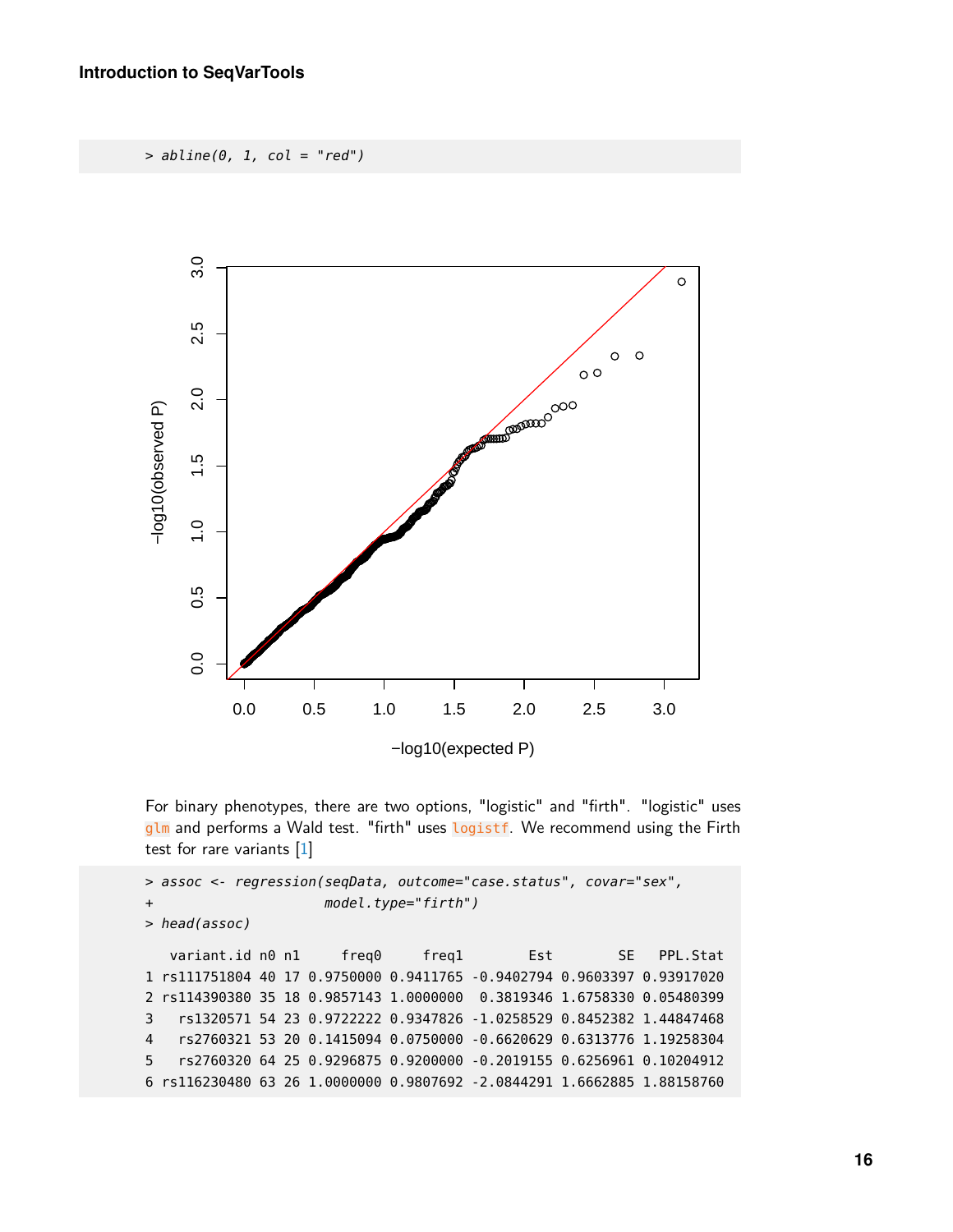| PPL.Pval                                                              |
|-----------------------------------------------------------------------|
| 1 0.3324913                                                           |
| 2 0.8149054                                                           |
| 3 0.2287729                                                           |
| 4 0.2748091                                                           |
| 5 0.7493843                                                           |
| 6 0.1701538                                                           |
| > pval <- -log10(sort(assoc\$PPL.Pval))                               |
| $> n <$ - length(pval)                                                |
| $> x < -log 10((1:n)/n)$                                              |
| > plot(x, pval, xlab="-log10(expected P)", ylab="-log10(observed P)") |
| $>$ abline(0, 1, col = "red")                                         |



For aggregate tests, see the package [GENESIS](http://bioconductor.org/packages/GENESIS).